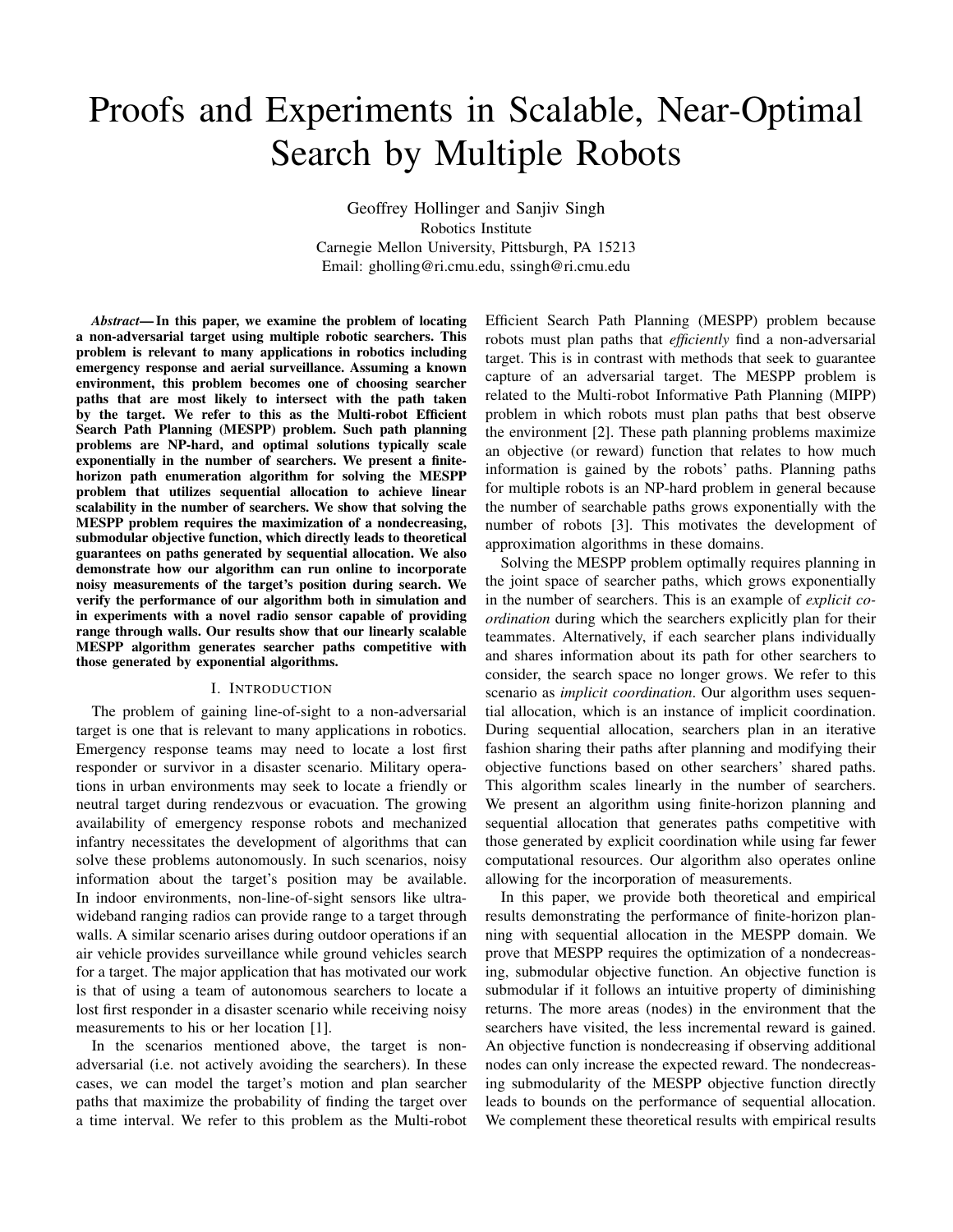both in simulation and using data from ultra-wideband ranging radio sensors.

The rest of this paper is organized as follows. We first put MESPP into context by discussing prior work in pursuitevasion and coordinated search (Section II). We then formally define the MESPP problem and show that it requires the optimization of a nondecreasing, submodular objective function (Section III). We present a linearly scalable algorithm for solving MESPP using sequential allocation and finite-horizon path enumeration, and we derive theoretical bounds on the performance of this algorithm (Section IV). We further demonstrate the performance of our algorithm both in simulation and using data from novel ranging sensors (Section V). Finally, we summarize our results and discuss avenues for future work in efficient search and other domains (Section VI).

#### II. RELATED WORK

Much research in coordinated search makes the adversarial assumption on the target's motion (i.e., assumes that the target is actively avoiding capture). This strong assumption on the target's motion necessitates algorithms that guarantee capture for worst-case target behavior. Algorithms for solving this problem both on graphs [4] and in polygonal environments [5] have been proposed. These methods do not directly estimate the target's position and consequently cannot properly handle uncertainty. They provide no mechanism for incorporating measurements or motion models during search. Thus, these methods provide worst-case solutions even if there is a high likelihood of a best-case scenario.

To better model uncertainty and target motion, an alternative is to use a purely probabilistic formulation of coordinated search problems. Partially Observable Markov Decision Processes (POMDPs) can be used to model both non-adversarial and adversarial coordinated search problems. Solving the POMDP formulation requires planning in the joint space of searcher paths. Roy et al. demonstrated how belief compression can be used to directly solve the POMDP formulation of the adversarial coordinated search problem [6]. Smith developed Heuristic Search Value Iteration (HSVI), a near-optimal POMDP solver capable of solving POMDPs with thousands of states [7]. While these solvers are capable of near-optimally solving small instances of MESPP, the exponential increase in the size of the joint planning space yields several million states for large instances of the MESPP problem. These instances are well outside the scope of even state-of-the-art POMDP solvers.

The algorithms described above plan in the joint space of searcher paths to provide explicit coordination between the searchers. This space grows exponentially with increasing searchers. One popular approach to mitigating the computational demands of joint planning is to hold synthetic auctions between agents. Auction-based methods are designed to inject joint planning into the problem where it is most needed. In other words, robots hold auctions to explicitly coordinate when it is most beneficial. Kalra proposed an auction-based method for sharing plans in domains requiring tight coordination [8]. In her method, robots auction a limited number of joint-space plans for consideration by other robots. Gerkey et al. also developed a parallel stochastic hill-climbing technique that dynamically forms teams, which is closely related to auctionbased methods [9]. These techniques reduce the complexity of planning for problems such as MESPP. However, they rely on the overhead of auctions and/or team formation, which can consume considerable communication bandwidth and computation.

The poor scalability of joint planning methods has spurred research in heuristic methods for solving coordinated search problems. Sarmiento et al. proposed a heuristic method for finding stationary targets with multiple robots [10]. Their work is purely heuristic and does not derive optimality bounds on performance. Our proofs using submodularity complement prior work in heuristic search by providing theoretical guarantees.

In this paper, we show that the MESPP problem requires the optimization of a submodular objective function, and this key insight provides optimality bounds on sequential allocation, an algorithm linearly scalable in the number of searchers. Submodularity has been utilized in related domains to provide theoretical guarantees on sequential allocation. Guestrin et al. used submodular set functions to develop algorithms for sensor placement problems in Gaussian Processes [11] and in more general domains [12]. They also extended their algorithms to robust observation selection against sensor failure [13]. These applications deal primarily with placing sensors to monitor information in an environment (e.g. monitoring algae blooms in lakes and temperature in a building). These algorithms do not incorporate moving nodes (searchers) and thus are not suitable for ESPP. Singh et al. developed algorithms for solving the Multi-robot Informative Path Planning (MIPP) problem, which does allow for moving nodes [2]. We extend their theoretical bounds to the MESPP problem. To the best of our knowledge, our work is the first approximation algorithm with theoretical guarantees in the MESPP domain.

## III. PROBLEM SETUP

This section formally defines the problem of locating a mobile, non-adversarial target with multiple searchers (the MESPP problem). It also shows that the MESPP problem optimizes a submodular objective function.

To formulate the MESPP problem, we need to describe the environment in which the searchers and target are located. We first divide the environment into convex cells. The convexity of the cells guarantee that a searcher in a given cell will have line-of-sight to a target in the same cell. The searcher's goal is now to move into the same cell as the target. Gaining lineof-sight is relevant to most sensors that a mobile robot would carry including cameras and laser rangefinders. Our method for discretization takes advantage of the inherent characteristics of indoor environments. To discretize an indoor map by hand, label convex hallways and rooms as cells and arbitrarily collapse overlapping sections. Alternatively, a suitable discretization can be found automatically using a convex region finding algorithm (such as Quine-McClusky [14]). Taking into account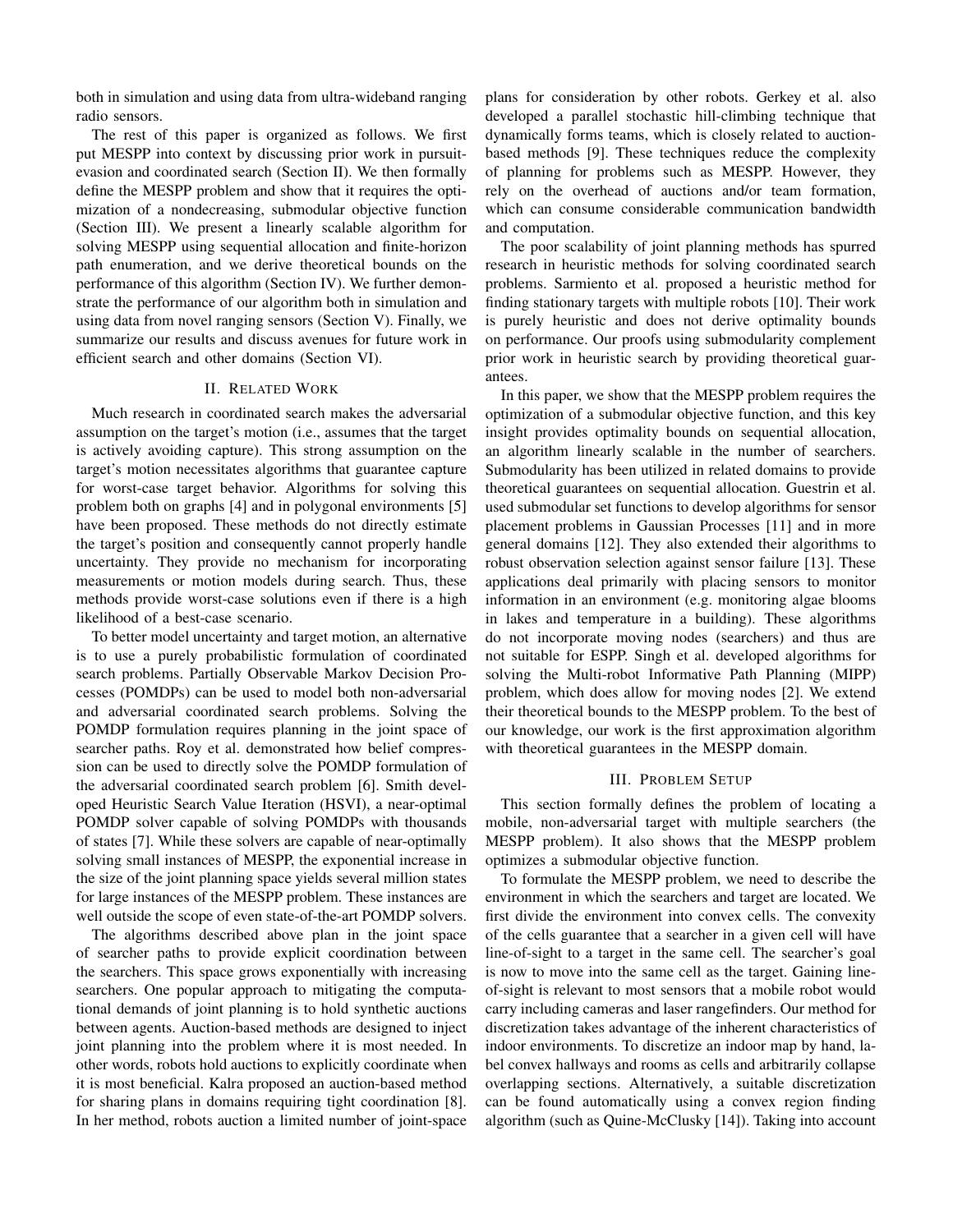the cell adjacency in a discretized map yields an undirected graph that the searchers can traverse. For the rest of this paper we assume that the graph has  $N$  convex cells. Figure 1 shows three example floorplans used our experiments. We use the two large floorplans for simulated trials and the smaller floorplan for experiments with ranging radios. The museum floorplan is particularly challenging because it contains many cycles by which the target can avoid line-of-sight contact with the searchers.



Fig. 1. Example floorplans of environments used for efficient search trials. The larger maps (top and middle) were used for simulated testing. The smaller map (bottom) was used for "hybrid" trials in which simulated searchers found a Pioneer robot with measurements from an experiment.

Let  $G(N, E)$  be the undirected environment graph with vertices  $N$  and edges  $E$ . At any time  $t$ , a searcher exists on vertex  $s(t) \in N$ . The searcher's movement is deterministically controlled, and it may travel to vertex  $s(t + 1)$  if there exists an edge between  $s(t)$  and  $s(t+1)$ . A target also exists on this graph on vertex  $e(t) \in N$ . The target moves probabilistically between vertexes. The searcher receives reward by moving onto the same vertex as the target,  $s(t) = e(t)$ , and no reward is gained after this occurs. The reward is discounted by  $\gamma^t$  so that the searcher receives more reward for finding the target at a lower t. This discount factor corresponds to the probability that the search will end at a given time. For instance, the target may leave the search area or expire. This necessitates locating the target in a short time.

The target's movement model is known to the searcher, and it is independent of the searcher's position on the graph. In this paper, we assume that the target's motion model is Markovian (i.e., it depends solely on its current cell). This assumption allows for a rich space of motion models including those followed by randomly moving and stationary targets. The searcher knows its own position and it has knowledge of the target's position at a time  $t$  in the form a belief distribution over all vertices,  $b_N(t)$ . Since  $b_N(t)$  can be an arbitrary distribution, this formulation allows multi-modal estimates of the target's position. Call the problem so far the Efficient Search Path Planning (ESPP) problem. To extend to MESPP, place more than one searcher on vertices  $s_k(t) \in N$ . The searchers now gain reward if any of them are on the same vertex as the target. Incorporating additional searchers forces both the state and action space to grow exponentially. Both ESPP and MESPP can be formulated as a Partially Observable Markov Decision Process (POMDP) with deterministic actions, but we do not give the full formulation here due to space constraints.

This formulation shows that the MESPP requires the optimization of the objective function in Equation 1. Searchers choose a feasible set of paths that maximize the expected probability of intersecting the target's path at the earliest possible time (before reward is heavily discounted). To see why, expand the graph  $G$  into a time augmented graph  $G'$ . Each node  $N'$  now represents a cell in the environment at a discrete time point. The reward function can now be seen as the expected intersection between the searchers' paths and the target's path. Let  $A \subset N'$  be a feasible set of searcher paths in  $G'$ ,  $\Psi$  be the space of all possible target paths,  $P(Y)$  be the probability of the target taking path Y, and  $F_Y(A)$  be the discounted reward received by path  $A$  if the target chooses path  $Y$ . Theorem 1 shows that the resulting objective function is nondecreasing and submodular.

*Theorem 1:* Equation 1 is a nondecreasing, submodular set function. This is the objective function optimized by the MESPP.

$$
F(A) = \sum_{Y \in \Psi} P(Y) F_Y(A) \tag{1}
$$

The proof of Theorem 1 along with a formal definition of submodularity is given in the Appendix. This result is used in the next section to prove optimality bounds on sequential allocation in this domain. Since the Markov assumption is made on the target's motion model, calculating the expectation in Equation 1 can be done using diffusion matrices rather than enumerating paths. This greatly simplifies the computation of  $F(A)$  over the space of searcher paths. This is explained in more detail below.

## IV. ALGORITHM DESCRIPTION

In this section, we describe our algorithm for nonadversarial coordinated search with multiple robots utilizing sequential allocation and finite-horizon planning. We show theoretical bounds by taking advantage of the nondecreasing submodularity of the MESPP objective function. This somewhat surprising result shows that sequential allocation, an algorithm linearly scalable in the number of searchers, generates near-optimal paths in the MESPP domain.

#### *A. Sequential Allocation*

As noted above, the joint space of searcher paths grows exponentially in the number of searchers. Explicitly coordinating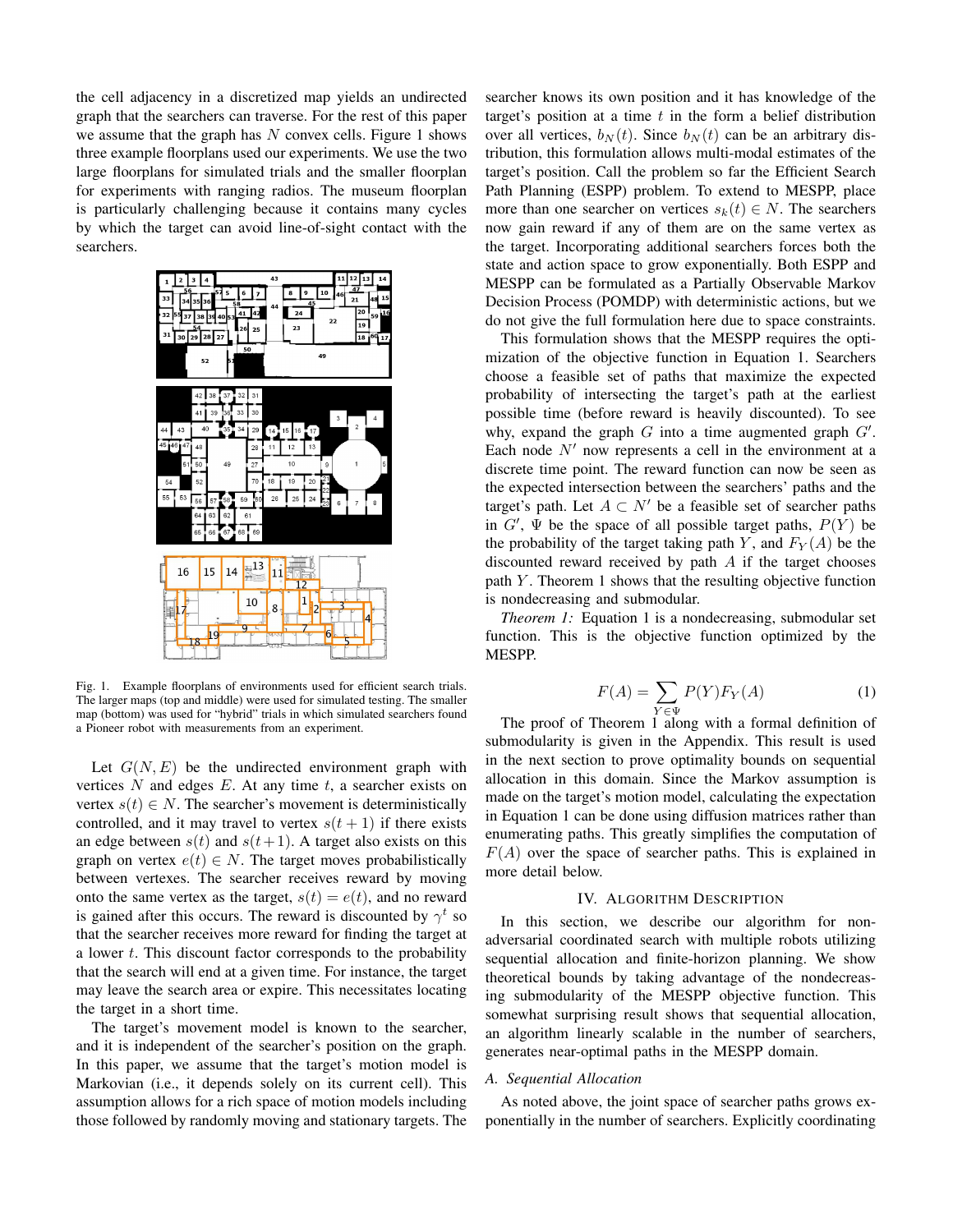by planning in this space quickly leads to intractably large planning spaces with multiple searchers. As an alternative, we propose that searchers choose their paths sequentially. Algorithm 1 gives pseudocode for our sequential allocation algorithm in the MESPP domain. The algorithm maintains a list of nodes  $V \subset N'$  that have been visited by the searchers. Note that  $N'$  is the time-augmented version of the nodes  $N$ in the environment, which allows for revisiting areas in the environment more than once. The searchers choose paths  $A_k$ that maximize the objective function  $F(V \cup A_k)$  and then add the nodes they have visited to  $V$ . Effectively, subsequent searchers treat the paths of previous searchers as "given", and they are not allowed to change them. Sharing nodes to update V is an instance of implicit coordination as described above. Since the search space does not grow with the number of searchers, the complexity of sequential allocation is linear in the number of searchers. It is important to note that while path planning occurs sequentially, the execution of paths is simultaneous.

Algorithm 1 requires maximizing the objective function for the ESPP problem as a subroutine. Any algorithm for solving the ESPP problem can be inserted here. However, if the ESPP solver is bounded, the nondecreasing submodularity of the objective function leads to bounds on the performance of sequential allocation. Theorem 2 from previous work shows that sequential allocation leads to theoretical guarantees in the informative path planning domain.

*Theorem 2:* From Singh et al. [2]: Let  $\kappa$  be the approximation guarantee for the single path instance of the informative path planning problem for any nondecreasing, submodular function. Then sequential allocation achieves an approximation guarantee of  $(1 + \kappa)$  for the multi-robot informative path planning problem.

The findings in Theorem 1 can be leveraged to extend these results to MESPP. Corollary 1 states that if an ESPP solver has an approximation guarantee of  $\kappa$ , then sequential allocation on the MESPP will yield an approximation guarantee of  $(1 + \kappa)$ .

*Corollary 1:* If a solver achieves an approximation guarantee of  $\kappa$  for the ESPP problem, sequential allocation yields an approximation guarantee of  $(1 + \kappa)$  for the Multi-robot ESPP (MESPP) problem.

*Proof:* The proof of Corollary 1 is immediate from Theorem 2 and Theorem 1. Theorem 2 states that sequential allocation achieves this bound for any single-agent path planning problem optimizing a nondecreasing, submodular function. Theorem 1 shows that the ESPP problem requires the optimization of such an objective function.

Here an approximation guarantee  $\kappa$  states that if the ESPP solver returns a path  $A \subset N'$ , then  $F(A) \geq \frac{1}{\kappa} F(A^{OPT})$ , where  $A^{OPT}$  is the set of nodes visited by an optimal path. Clearly,  $\kappa \geq 1$  since  $F(A)$  cannot be greater than the optimal reward. The case where  $\kappa = 1$  corresponds to solving the ESPP problem optimally. In this case, sequential allocation can achieve no worse than half ( $\kappa = 2$ ) the optimal reward. This theoretical result allows single-agent performance bounds to be extended to the multi-agent case using a linearly scalable algorithm, albeit with a loss in approximation quality. The next section presents a bounded algorithm for solving the ESPP problem using finite-horizon path enumeration.

## *B. Finite-Horizon Planning*

In large environments, even the single-agent ESPP may be intractable to solve optimally (or even near-optimally) due to the computational overhead of considering many infinitehorizon paths. In these cases, one option is for the searchers to plan a finite number of cells ahead and choose the best path to that horizon. Any time while traversing this path, the searcher can plan again utilizing new information on a new horizon. This leads to an online solution to MESPP, and it allows for the incorporation of measurements of the target's position as they become available. Algorithm 2 gives pseudocode for solving the ESPP problem using finite-horizon path enumeration. Because the finite-horizon method relies on path enumeration to solve ESPP, it scales exponentially with the search depth:  $O(b^d)$ , where b is the maximum branching factor of the search graph, and  $d$  is the search depth in cells.

| <b>Algorithm 2</b> Finite-horizon path enumeration for ESPP |  |
|-------------------------------------------------------------|--|
| Input: Single-agent efficient search problem                |  |
| for All paths $A$ to horizon $d$ do                         |  |
| Calculate $F(A)$                                            |  |
| end for                                                     |  |
| Return $A \leftarrow \arg \max_{A} F(A)$                    |  |

Lemma 1 derives optimality bounds for finite-horizon path enumeration, and the result extends to the multi-robot case with sequential allocation as in Theorem 3.

*Lemma 1:* Finite-horizon path enumeration on the ESPP problem achieves a lower bound of:

$$
F(A^{FH}) \ge F(A^{OPT}) - \epsilon,\tag{2}
$$

where  $A^{FH}$  is the path returned by finite-horizon path enumeration,  $A^{OPT}$  is the optimal feasible path, and  $\epsilon = R\gamma^{d+1}$ .

*Proof:* Finite-horizon path enumeration achieves the optimal reward inside the horizon depth for ESPP because it checks all paths. The maximum reward that could be gained outside the horizon depth is given by  $\epsilon = R\gamma^{d+1}$ , where R is the reward received for locating the target,  $\gamma$  is the discount factor, and d is the search depth. The bound is immediate.  $\blacksquare$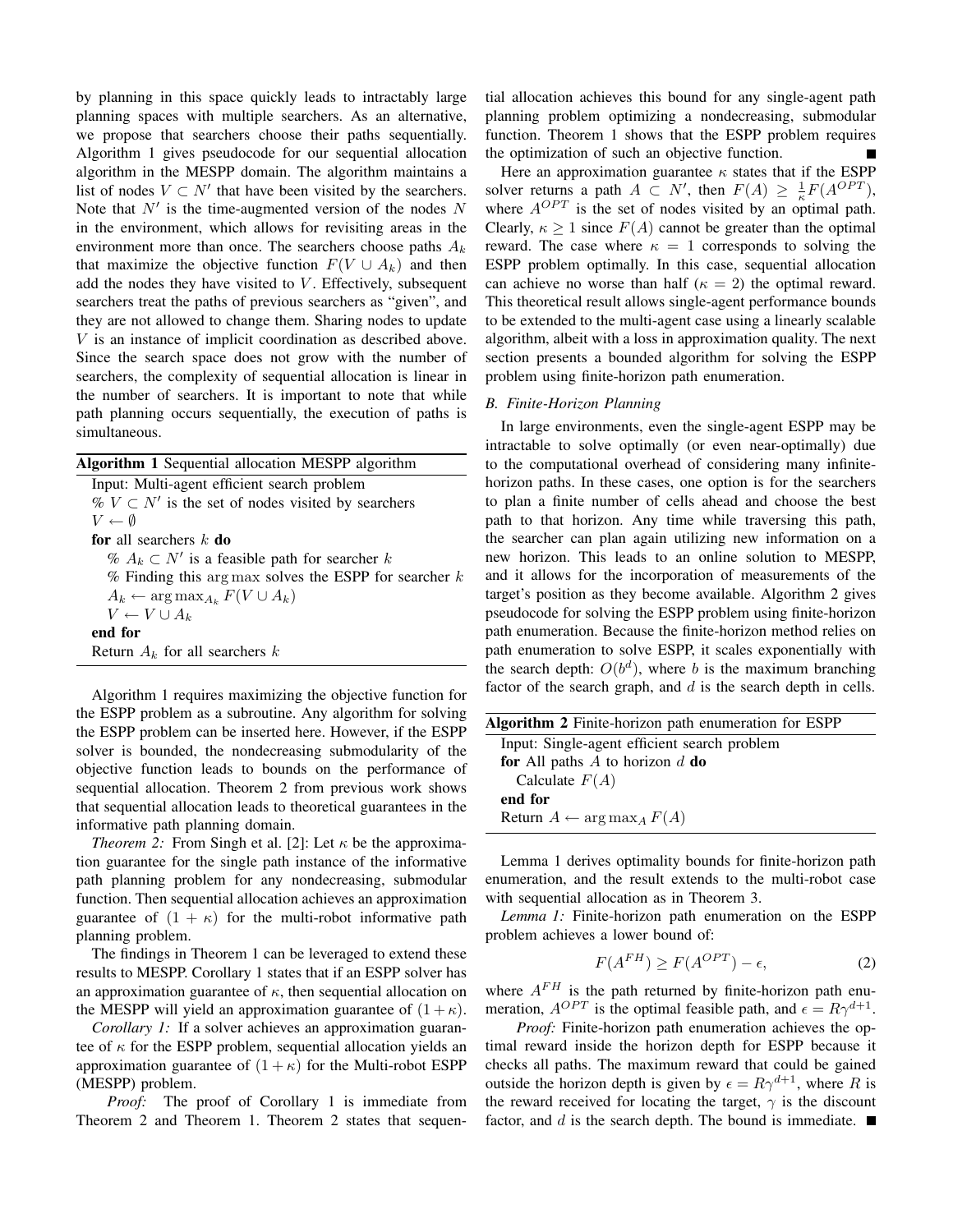*Theorem 3:* Finite-horizon path enumeration with sequential allocation on the K-robot MESPP problem achieves a lower bound of:

$$
F(A_1^{FH}, \dots, A_K^{FH}) \ge \frac{F(A_1^{OPT}, \dots, A_K^{OPT}) - \epsilon}{2} \tag{3}
$$
  
*Proof:*

The maximum reward outside the horizon remains the same as in Lemma 1 (i.e.,  $\epsilon$  is unchanged). Since the single robot case achieves the optimal reward within the finite-horizon (i.e.,  $\kappa = 1$ ), sequential allocation yields an approximation guarantee as in Corollary 1 as  $\kappa + 1 = 2$ .

Intuitively, as search depth increases, the bound tightens. Additionally, decreasing the discount factor tightens the bound. This is because lesser discount factors more heavily weight reward gained earlier, which is more likely to be within the finite-horizon. It is important to note that the quality of the bound is independent of the number of searchers. This is a worst-case bound for arbitrary starting distributions and motion models. In practice, searchers can run finite-horizon path enumeration repeatedly on a receding horizon, which leads to performance that far exceeds this lower bound.

## *C. Measurement Incorporation*

If non-line-of-sight measurements of the target's location are available during ESPP, searchers can utilize them to assist in search. The online capabilities of finite-horizon search allow for measurements to be easily incorporated. We use a Bayesian update method to calculate a new belief of the target's position given a measurement.

Denote the probability that the target is in cell  $i$  at time  $t$ as  $p_t^i$ . To incorporate measurements, we recursively estimate the posterior distribution  $p_t^i = P(e_t = i | z_1 ... z_t)$  for all i, where  $z_1 \ldots z_t$  are the measurements received thus far.<sup>1</sup> We are also given a known motion model, which provides  $P(e_t = i|e_{t-1} = j)$  for all cells i and j. Once we calculate the posterior, we can renormalize and define a new belief distribution on the target's state. We use a method for modifying the target's belief distribution that calculates the likelihood of a measurement using a finely discretized grid. Using standard Bayesian recursion [15], the posterior can be rewritten as in Equation 4.

$$
p_t^i = \eta P(z_t | e_t = i) \sum_j P(e_t = i | e_{t-1} = j) p_{t-1}^j,
$$
 (4)

where  $\eta$  is a normalizing constant.

Assuming a known motion model, this reduces the problem of calculating the posterior to that of calculating a likelihood term  $P(z_t|e_t = i)$ . Since each cell is represented as a continuous set of points in the map plane, this calculation is difficult. To reduce the complexity of the problem, further discretize each cell into small subcells and calculate a likelihood at the center of each subcell. We denote the  $M<sup>i</sup>$  subcells of cell i as  $m^{ij}$  for all  $j \in \{1, ..., M^i\}$ . The calculation of  $P(z_t|c_t = i)$ 

<sup>1</sup>Note: we denote the target's location  $e(t)$  as  $e_t$  for this section to simplify notation.

is now one of calculating a likelihood at many points and then taking the sum of these likelihoods.

For range measurements, we calculate  $P(z_t|e_t = i)$  by determining the expected range value for the center of each subcell. Let  $q^{ij}$  be the Euclidean distance from the ranging sensor to subcell  $m^{ij}$ , and let  $r_t$  be the received range measurement with assumed Gaussian noise variance  $\sigma^2$ . The likelihood is then calculated as in Equation 5.

$$
P(z_t|e_t = i) = \sum_{j=1}^{M^i} N(r_t; q^{ij}, \sigma^2)
$$
 (5)

After receiving a new measurement, searchers can use sequential allocation and finite-horizon path enumeration to replan using the new belief distribution on the target's location. Combining sequential allocation, finite-horizon path enumeration, and Bayesian measurement updating yields a scalable and online algorithm for solving the MESPP problem. Since searchers replan after receiving measurments, online measurement incorporation heuristically improves path quality but does not affect theoretical guarantees.

## V. EXPERIMENTAL RESULTS

#### *A. Simulated Results*

To test our MESPP algorithm, we ran simulated trials on a multi-agent coordinated search simulation in C++ on a 3.2 GHz Pentium 4 processor. Our simulation allows for multiple searchers and both stationary and moving targets. We assumed that the average speed of the target is  $1 \, m/s$ , and that it moves holonomically between cell boundaries. The searchers also move with a maximum speed of  $1 \, m/s$ , which would be a reasonable speed for state-of-the-art autonomous vehicles. The searchers start in the same location for all trials, and the location of the target is initialized at random on the map. We ran simulated experiments in the museum (150  $m \times 100$  m) and office (100  $m \times 50$  m) environments shown in Figure 1. In all tests, the performance metric is the average reward received over many trials. For a given trial, reward received is calculated as  $R(t_c) = R\gamma^{t_c}$ , where R is the reward for locating the target,  $\gamma$  is the discount factor, and  $t_c$  is the time at which the target was found. We arbitrarily set  $R = 1$  and  $\gamma = 0.95$  for all experimental trials.

Our results in Figure 2 compare finite-horizon path enumeration (horizon depth five) to the infinite horizon POMDP solution for a single searcher. With a single searcher, the POMDP formulation of ESPP is still solvable using Heuristic Search Value Iteration (HSVI2) [7]. Our results show that, for the single searcher case, finite-horizon path enumeration yields average rewards competitive with those generated by the HSVI POMDP solution. We attempted running HSVI with two searchers, but these trials were unsuccessful because the exponentially increased state-action space would not fit in memory. This demonstrates the poor scalability of the POMDP formulation of the MESPP problem.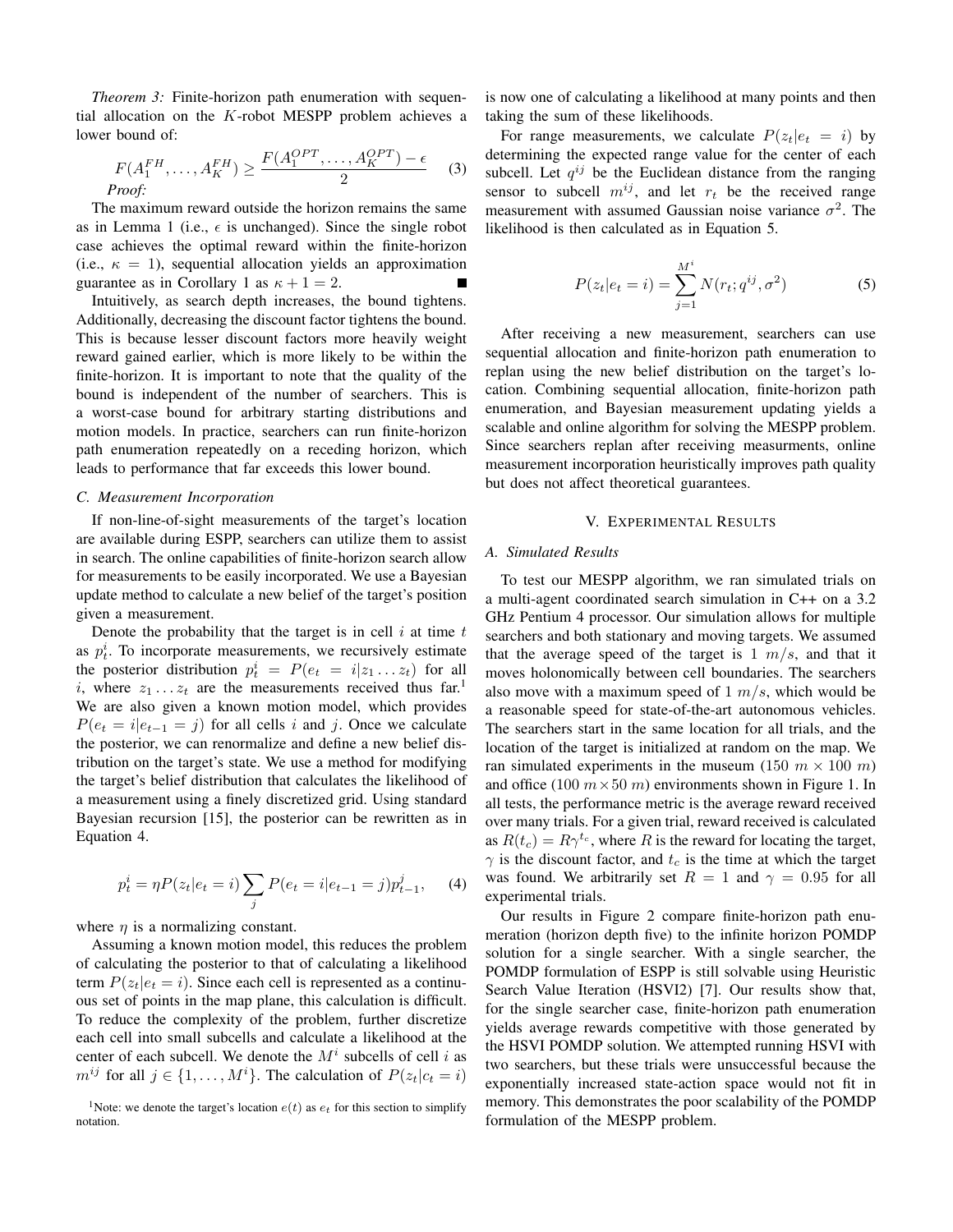Since solving the POMDP formulation is intractable for multiple searchers, we introduce for comparison a finitehorizon explicit coordination algorithm that is identical to Algorithm 2 except that it enumerates paths for all searchers in the joint space. This scales  $O(b^{dK})$ , where b is the branching factor,  $d$  is the search depth, and  $K$  is the number of searchers. Figure 3 gives a comparison of reward received by sequential allocation and this explicit coordination algorithm. Since explicit coordination grows intractable at large lookahead depths, a depth of two was used for comparison. Figure 3 also shows a lower bound for sequential allocation calculated from Corollary 1 using the explicit coordination results. This bound is the lowest reward that sequential allocation could achieve if explicit coordination yielded the optimal reward. On both maps, sequential allocation greatly outperforms its lower bound.

These simulated experiments demonstrate that implicit coordination with sequential allocation yields results nearly equivalent to those achieved through explicit coordination. In sharp contrast with explicit coordination's exponential scalability, sequential allocation is linearly scalable in the number of searchers. Figure 4 demonstrates the scalability of sequential allocation by showing reward received with up to five searchers in the museum and office.



Fig. 2. Comparison of finite-horizon path enumeration (lookahead depth five) versus the POMDP solution for a single searcher in two complex simulated environments. Error bars are one standard error of the mean (SEM), and averages are over 200 trials. Target and searchers move at a maximum speed of 1  $m/s$ .



Fig. 3. Comparison of sequential allocation versus explicit coordination in two complex simulated environments. Finite-horizon path enumeration with lookahead depth two was used for both methods. Error bars are one standard error of the mean (SEM), and averages are over 200 trials. Target and searchers move at a maximum speed of  $1 \, m/s$ . Sequential allocation greatly outperforms its lower bound.



Fig. 4. Multiple searcher scalability trials for finite-horizon path enumeration (lookahead five) and sequential allocation in simulated environments. Error bars are one standard error of the mean (SEM), and averages are over 200 trials. Target and searchers move at a maximum speed of  $1 \ m/s$ .

#### *B. Ranging Radio Measurements*

One major application of MESPP is that of finding lost first responders in disaster scenarios. To better model this scenario, we set up an urban response test environment using a Pioneer robot and five Multispectral ranging radio nodes [16]. These sensors use time-of-flight of ultra-wideband signals to provide inter-node ranging measurements through walls. They have an effective range of approximately  $30 \, m$  indoors and provide accuracy approximately within  $1 - 2 m$ . In our experiments, the Pioneer robot acted as a lost first responder and was teleoperated around the environment carrying a ranging radio node. Four stationary nodes were placed in surveyed locations around the environment to provide range to the Pioneer. The Pioneer also carried a SICK laser rangefinder, and its location was found using laser AMCL-SLAM methods from the Carmen software package [15]. The Pioneer's laser localization was used for ground truth but was not used to assist in search. The Pioneer's maximum speed was set to  $0.3 \, m/s$ , the maximum that provided consistent laser localization. Figure 5 shows a photograph of the Pioneer robot as well as the office environment used for testing.



Fig. 5. Photograph of Multispectral ultra-wideband ranging radio mounted on Pioneer robot (left) and floorplan of testing environment (right). The robot was teleoperated around the environment to act as the moving target.

After gathering data from the ultra-wideband ranging sensors, simulated searchers were added to the environment. These searchers have access to the ranging measurements from the stationary nodes in the environment, which allows them to utilize real range data from the experiment to find the target in the simulated world. The searchers were given a maximum speed of 0.3  $m/s$  to match that of the Pioneer target. Figure 6 shows the results for a single searcher in these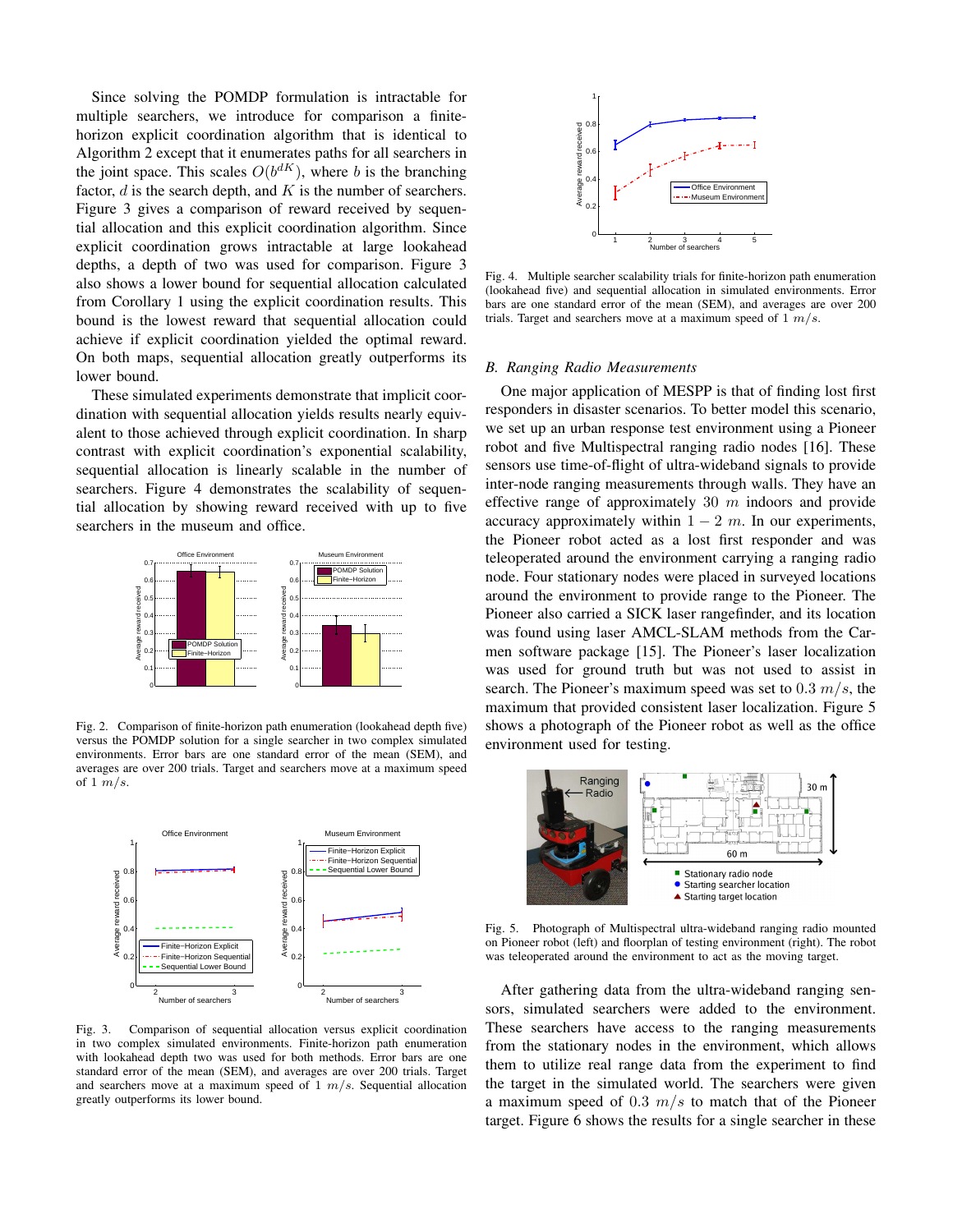"hybrid" trials. As in the purely simulated trials, the finitehorizon path enumeration method provides nearly equivalent reward as the POMDP solution. Figure 7 shows results with two searchers using sequential allocation. As above, sequential allocation is competitive with explicit coordination.

Since the experiments are run in playback, we can vary the number of sensors used by turning off some sensors' data streams. Figure 8 shows average rewards using an increasing number of ranging radio nodes. The zero node case corresponds to search without measurements. The results show that adding more searchers leads to decreasing capture times. Increasing the number of measurement beacons also leads to decreasing capture times. These results suggest that if a small number of searchers are available, this can be compensated with more measurement beacons, and vice versa.



Fig. 6. Comparison of finite-horizon path enumeration (lookahead depth five) versus the POMDP solution for a single searcher using ultra-wideband ranging radio measurements from experimental trials. Error bars are one standard error of the mean (SEM), and the searcher moves at a maximum speed of  $0.3 \, m/s$ .



Fig. 7. Comparison of sequential allocation versus explicit coordination with two searchers using ranging radio measurements. Finite-horizon path enumeration with lookahead depth four was used for both methods. Error bars are one standard error of the mean (SEM). Target and searchers move at a maximum speed of 0.3  $m/s$ . As in simulated trials, sequential allocation greatly outperforms its lower bound

# VI. CONCLUSION AND FUTURE WORK

This paper has presented a scalable algorithm for solving the Multi-robot Efficient Search Path Planning (MESPP) problem of locating a non-adversarial target using multiple robotics searchers. We have defined the MESPP problem and shown how it can be modeled using a Partially Observable Markov Decision Process (POMDP). We have also shown that current POMDP solvers are incapable of handling large instances of MESPP. Our proposed algorithm uses sequential allocation



Fig. 8. Multiple searcher scalability trials for finite-horizon path enumeration (lookahead five) and sequential allocation with ranging radio measurements. Error bars are one standard error of the mean (SEM). Target and searchers move at a maximum speed of 0.3  $m/s$ . The zero node case corresponds to the absence of measurements.

and finite-horizon path enumeration to remain computationally tractable for multiple searchers in large environments. We have given a rigorous theoretical analysis that shows the nearoptimality of sequential allocation in this domain by exploiting the nondecreasing submodularity of the MESPP objective function. Sequential allocation is an instance of *implicit coordination* during which multiple robots share information rather than planning in the joint path space. Implicit coordination is linearly scalable, and it remains tractable in large problem instances when exponential methods using explicit coordination are far beyond computational limits. Our simulated and experimental results using ultra-wideband ranging radios show the performance of our algorithm in complex environments.

One extension is to apply our algorithm to the case where actions of searchers are no longer fully deterministic. For instance, a searcher may have a fifty percent chance of failing to move because of rubble blocking the way. The POMDP formulation of MESPP can easily express this scenario. The solution to this POMDP would no longer be a deterministic searcher path, but it would instead be a distribution over paths. Even though submodular set analysis does not directly apply, the resulting objective function on distributions over paths may still show qualities related to submodularity leading to theoretical guarantees for sequential allocation.

Throughout this paper, we have made the assumption that the target's motion model is known to the searchers. If instead a set of candidate motion models are known, an algorithm like SATURATE [13] can be used to generate a multi-searcher policy that performs well against any of the models. This extension would allow for both stationary and moving target models to be considered simultaneously.

Finally, we have assumed that the target's motion is non-adversarial. If the target may be actively avoiding the searchers, the properties of submodularity no longer hold. In such scenarios, an algorithm with both average-case and worst-case guarantees would be desired. To the best of our knowledge, the development of such a search algorithm is still an open problem. However, methods utilizing implicit coordination show great promise in providing near-optimal solutions even in such challenging multi-robot domains.